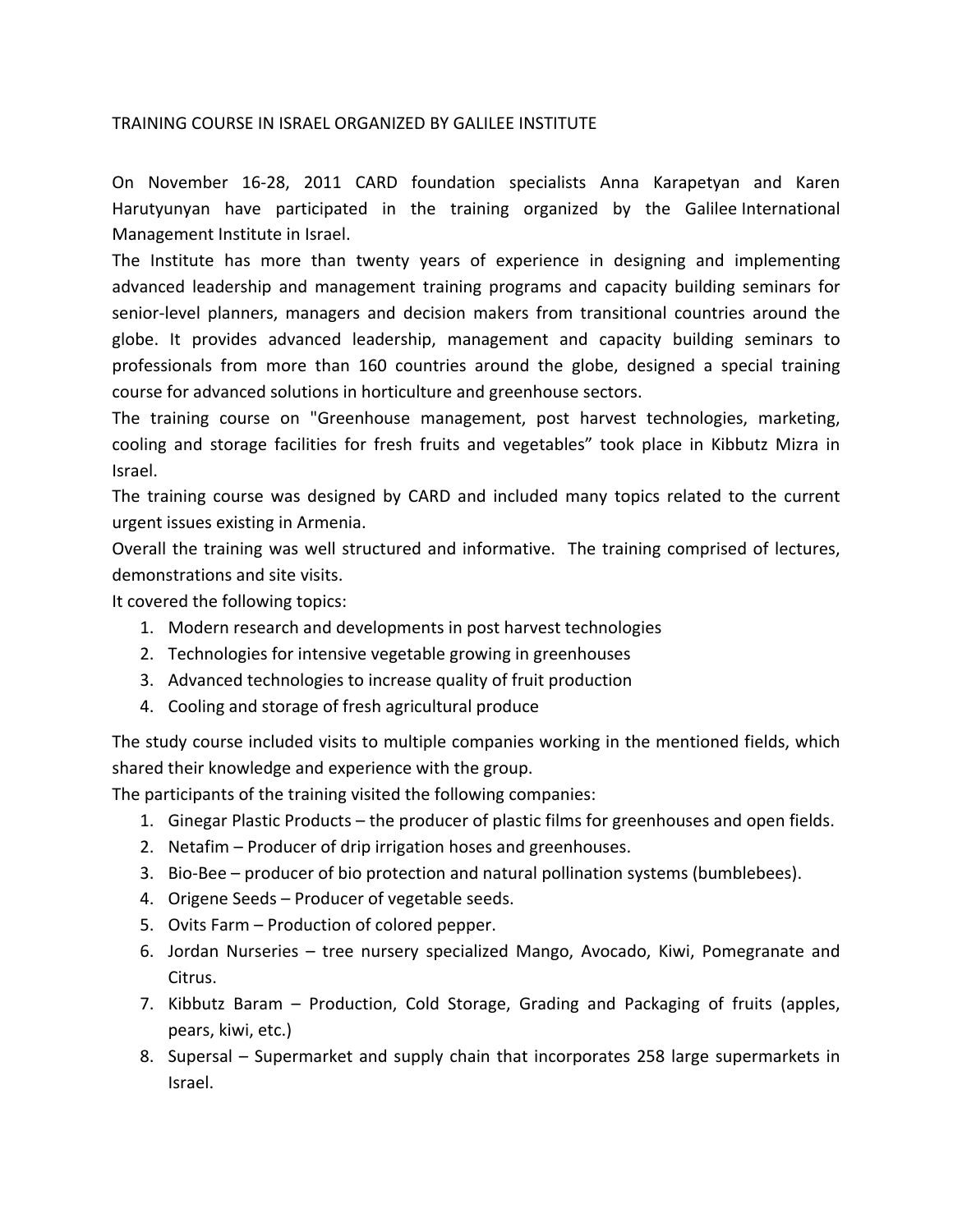The visits were made also to the research and development centers in various regions of Israel: Volcani, Eden and Matiteyagu R&D centers.

In addition, the program included visit to the Watec 2011 exhibition, related to the water technologies and irrigation as well as various greenhouses under plastic films and protection nets growing roses, peppers, and tomatoes.

The course included number of lectures provided by high quality specialists on the following topics:

- 1. Short introduction to the Agriculture of Israel and automation of technological processes
- 2. Marketing management of fresh produce
- 3. Greenhouse climate control
- 4. Greenhouse farming
- 5. Integration of bio control
- 6. Fertigation and irrigation systems
- 7. Orchard management systems
- 8. Plant genetic improvement
- 9. Decision making in agriculture

Participants from CARD foundation consider the training very valuable, but would like to emphasize several contacts and technologies, which are promising and are possible to be adapted for Armenian agriculture.

First of all we would like to mention Netafim Company, which produces plastic irrigation hoses and greenhouses. The company not only produces drip irrigation hoses but also offers complete solutions to the irrigation problems for the particular cases. It includes pumping and filtering systems, analyzing equipment, as well as multiple supplies for open fields and greenhouses. Advanced irrigation systems allow improving not only control over the water supply, but also over fertilization and diseases. Such systems facilitate supply of fertilizers and plant disease control solutions. Armenia is lacking such systems and introduction of drip irrigation will significantly improve the efficiency of local horticulture.

Another promising technology, which can be implemented in Armenia, was usage of nets as a protection against insects, hail, wind and direct sun radiation.

Besides the abovementioned technologies we would like to mention as well plastic film protection, bio-control methods, modern orchard management, modern machinery, equipment and tools, post –harvest handling and cold storage of the fresh produce.

The training course allowed understanding of nuances of the modern agricultural technologies used in Israel.